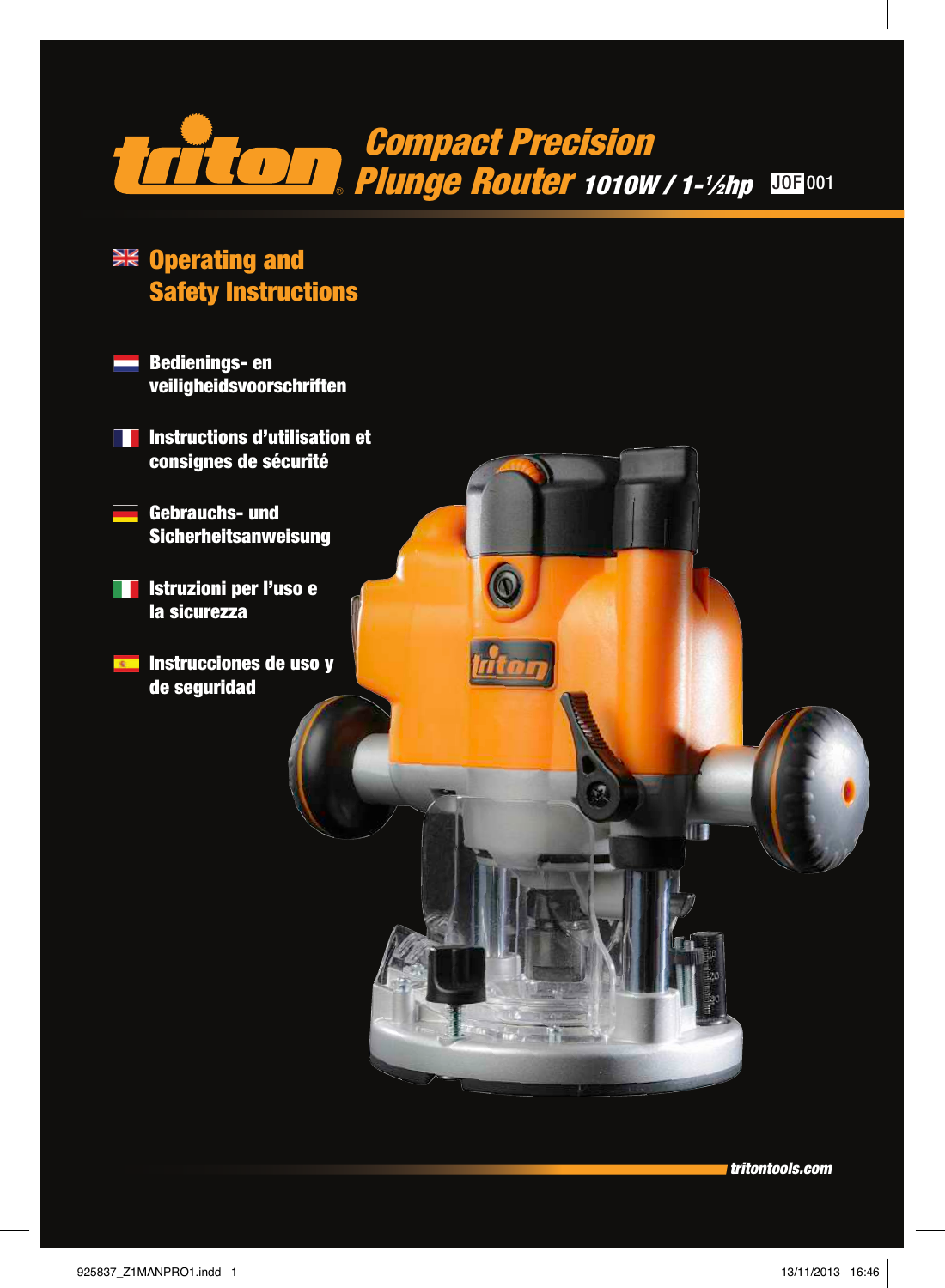*Thank you for purchasing this Triton tool. Please read these instructions: they contain information necessary for safe and effective operation of this product. This product has a number of unique features and, even if you are familiar with similar products, reading the instructions will help you get the full benefit of its unique design. Keep these instructions close to hand and ensure all users of this tool have read and fully understand them.*

| <b>CONTENTS</b>                                                          |                          |                                                                                                                                                                    |             |  |
|--------------------------------------------------------------------------|--------------------------|--------------------------------------------------------------------------------------------------------------------------------------------------------------------|-------------|--|
| <b>Specification</b><br><b>Product Familiarisation</b><br><b>Symbols</b> | $\overline{2}$<br>3<br>4 | <b>Hand-Held Operation</b><br><b>Table-Mounted Operation</b><br><b>Maintenance</b>                                                                                 | 7<br>8<br>9 |  |
| <b>General Safety</b>                                                    | 4                        | <b>Troubleshooting</b>                                                                                                                                             | 10          |  |
| <b>Functions</b>                                                         | 6                        | Guarantee                                                                                                                                                          | 11          |  |
| <b>SPECIFICATION</b>                                                     |                          |                                                                                                                                                                    |             |  |
| Model no.                                                                |                          | J0F001                                                                                                                                                             |             |  |
| <b>Voltage</b>                                                           |                          | EU: 220-240V AC, 50/60Hz, 4.6A<br>SA: 220-240V AC, 50/60Hz, 4.6A<br>AU: 220-240V AC, 50/60Hz, 4.6A<br>JP: 100V AC, 50/60Hz, 10A<br><b>USA: 120V AC, 60Hz, 8.4A</b> |             |  |
| Input power                                                              |                          | <b>EU: 1010W</b><br><b>SA: 1010W</b><br><b>AU: 1010W</b><br><b>JP: 1010W</b><br><b>USA: 1010W / 1-1/hp</b>                                                         |             |  |
| No load speed                                                            |                          | 8,000 to 20,000min <sup>-1</sup> variable                                                                                                                          |             |  |
| Depth adjustment                                                         |                          | 1) Micro Winder<br>2) Free Plunge                                                                                                                                  |             |  |
| <b>Bit changes</b>                                                       |                          | Through-base, single spanner action. Auto shaft lock                                                                                                               |             |  |
| Guide                                                                    |                          | Extended baseplate with adjustable fence                                                                                                                           |             |  |
| <b>Protection Class</b>                                                  | 回                        |                                                                                                                                                                    |             |  |
| Net weight                                                               |                          | 3.9kg / 8.6lbs                                                                                                                                                     |             |  |
| <b>Sound and vibration information:</b>                                  |                          |                                                                                                                                                                    |             |  |
| Sound pressure (L <sub>oa</sub> )                                        |                          | 85.5dB(A)                                                                                                                                                          |             |  |
| Sound power (L <sub>wa</sub> )                                           |                          | 96.5dB(A)                                                                                                                                                          |             |  |
| Uncertainty (K)                                                          | 3dB                      |                                                                                                                                                                    |             |  |
| Weighted vibration $(A_h)$                                               |                          | 5.958m/s <sup>2</sup>                                                                                                                                              |             |  |
| Uncertainty (K)                                                          |                          | 1.5m/s <sup>2</sup>                                                                                                                                                |             |  |

As part of our ongoing product development, specifications of Triton products may alter without notice.

The sound intensity level for the operator may exceed 85dB(A) and sound protection measures are necessary.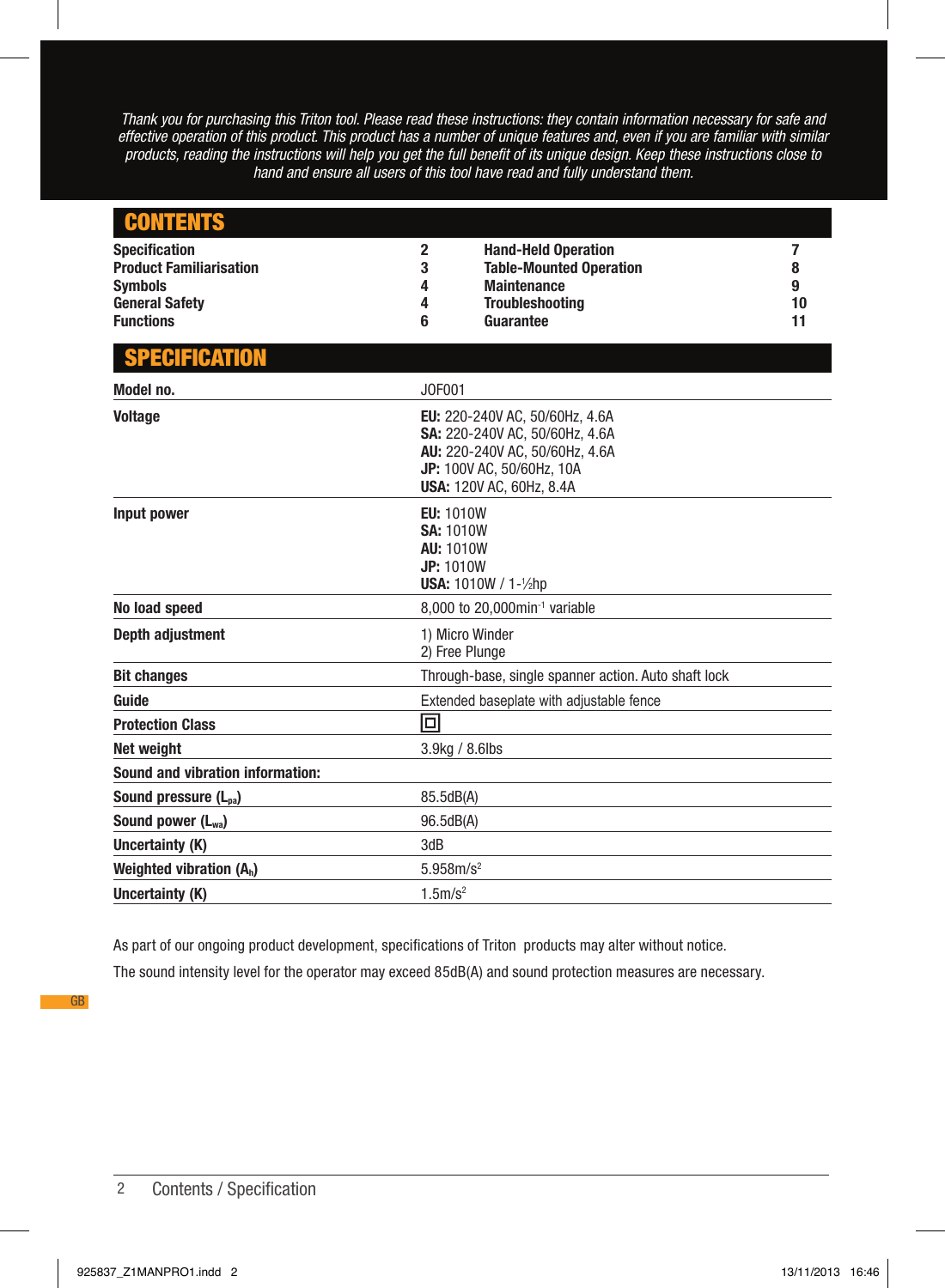## PRODUCT FAMILIARISATION







- 1. Speed Controller<br>2. Motor
- 
- 2. Motor<br>3. Illumin 3. Illuminated Power Switch with Lock-Out Cover
- 4. Handles
- 5. Collet<br>6. Dust E
- 6. Dust Extraction Port<br>7. Plunge Lock Lever
- 7. Plunge Lock Lever<br>8. Micro Winder
- 8. Micro Winder<br>9. Turret Stops
- 9. Turret Stops
- 10. Table-Winder Connection Point
- 11. Depth Stop Lock Knob
- 12. Safety Guards

q

- 13. Baseplate Mounting Knobs
- 14. Fence
- 15. Spanner
- 16. Extended Baseplate
- 17. Collet
- 18. Table Height Winder
- 19. Pivot Mount
- 3 Product Familiarisation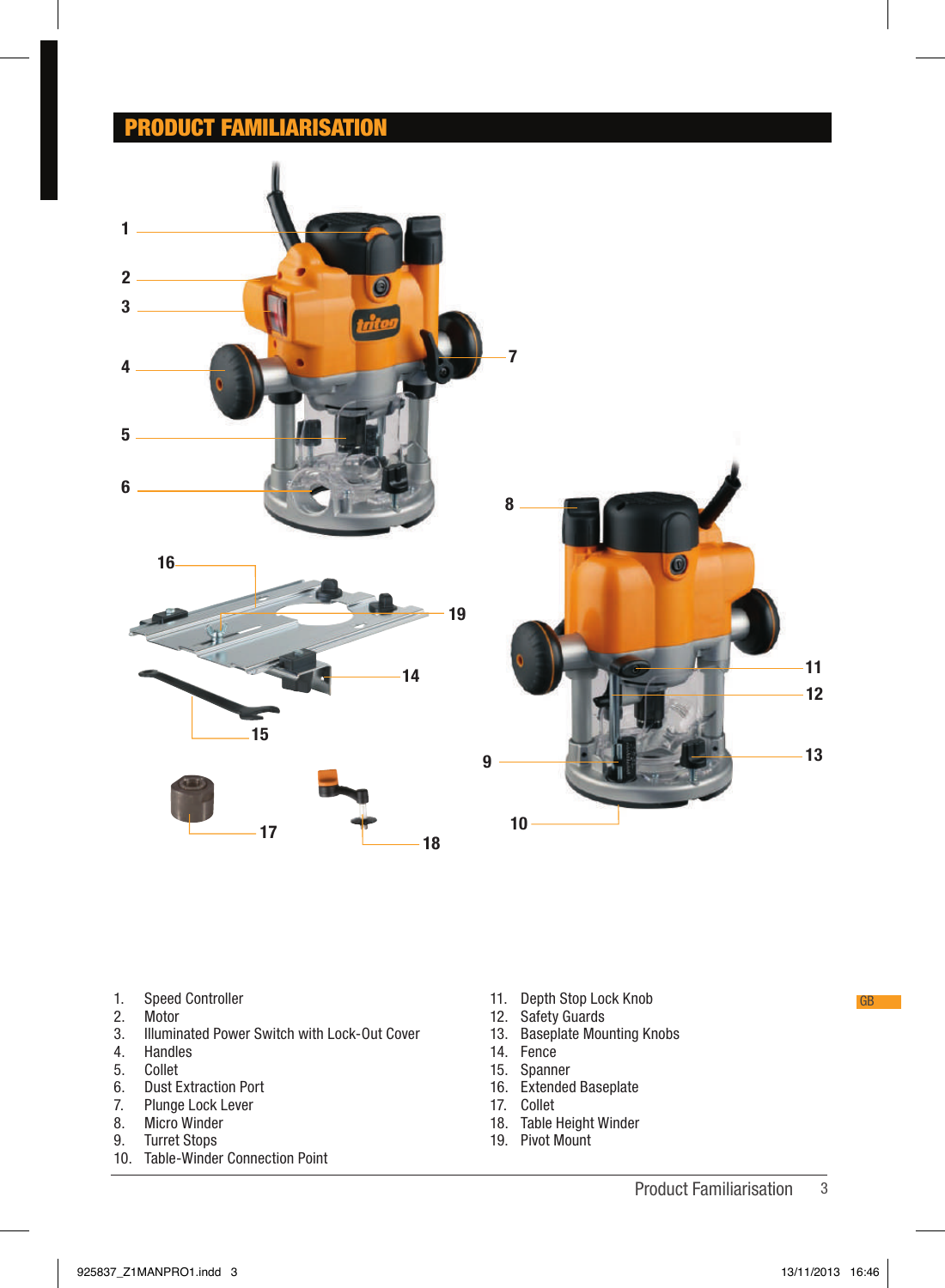# SYMBOLS



## ENVIRONMENTAL PROTECTION

Waste electrical products should not be disposed of with household waste. Please recycle where facilities exist. Check with your local authority



Wear hearing protection Wear eye protection Wear breathing protection Wear head protection



Conforms to relevant legislation and safety standards.



Read instruction manual



Caution!



Class II construction (double insulated for additional protection)

# EMERAL

WARNING: Always wear ear protection where the sound level exceeds 85dB(A) and limit the time of exposure if necessary. If sound levels are uncomfortable, even with ear protection, stop using the tool immediately and check the ear protection is correctly fitted and provides the correct level of sound attenuation for the level of sound produced by your tool.

WARNING: User exposure to tool vibration can result in loss of sense of touch, numbness, tingling and reduced ability to grip. Long term exposure can lead to a chronic condition. If necessary, limit the length of time exposed to vibration and use anti-vibration gloves. Do not operate the tool with hands below a normal comfortable temperature, as vibration will have a greater effect. Use the figures provided in the specification relating to vibration to calculate the duration and frequency of operating the tool.

Sound and vibration levels in the specification are determined according to EN60745 or similar international standards. The figures represent normal use for the tool in normal working conditions. A poorly maintained, incorrectly assembled, or misused tool, may produce increased levels of noise and vibration. www. osha.europa.eu provides information on sound and vibration levels in the workplace that may be useful to domestic users who use tools for long periods of time.

WARNING Read all safety warnings and all instructions. Failure to follow the warnings and instructions may result in electric shock, fire and/or serious injury.

WARNING: This appliance is not intended for use by persons (including children) with reduced, physical or mental capabilities or lack of experience or knowledge unless they have been given supervision or instruction concerning use of the appliance by a person responsible for their safety. Children must be supervised to ensure that they do not play with the appliance.

#### Save all warnings and instructions for future reference.

The term "power tool" in the warnings refers to your mains-operated (corded) power tool or batteryoperated (cordless) power tool.

#### 1) Work area safety

- a) Keep work area clean and well lit. Cluttered or dark areas invite accidents.
- b) Do not operate power tools in explosive atmospheres, such as in the presence of flammable liquids, gases or dust. Power tools create sparks which may ignite the dust or fumes.
- c) Keep children and bystanders away while operating a power tool. Distractions can cause you to lose control.
- 2) Electrical safety
- a) Power tool plugs must match the outlet. Never modify the plug in any way. Do not use any adapter plugs with earthed (grounded) power tools. Unmodified plugs and matching outlets will reduce risk of electric shock.
- b) Avoid body contact with earthed or grounded surfaces, such as pipes, radiators, ranges and refrigerators. There is an increased risk of electric shock if your body is earthed or grounded.
- c) Do not expose power tools to rain or wet conditions. Water entering a power tool will increase the risk of electric shock.
- d) Do not abuse the cord. Never use the cord for carrying, pulling or unplugging the power tool. Keep cord away from heat, oil, sharp edges or moving parts. Damaged or entangled cords increase the risk of electric shock.
- e) When operating a power tool outdoors, use an extension cord suitable for outdoor use. Use of a cord suitable for outdoor use reduces the risk of electric shock.

4 Symbols / General Safety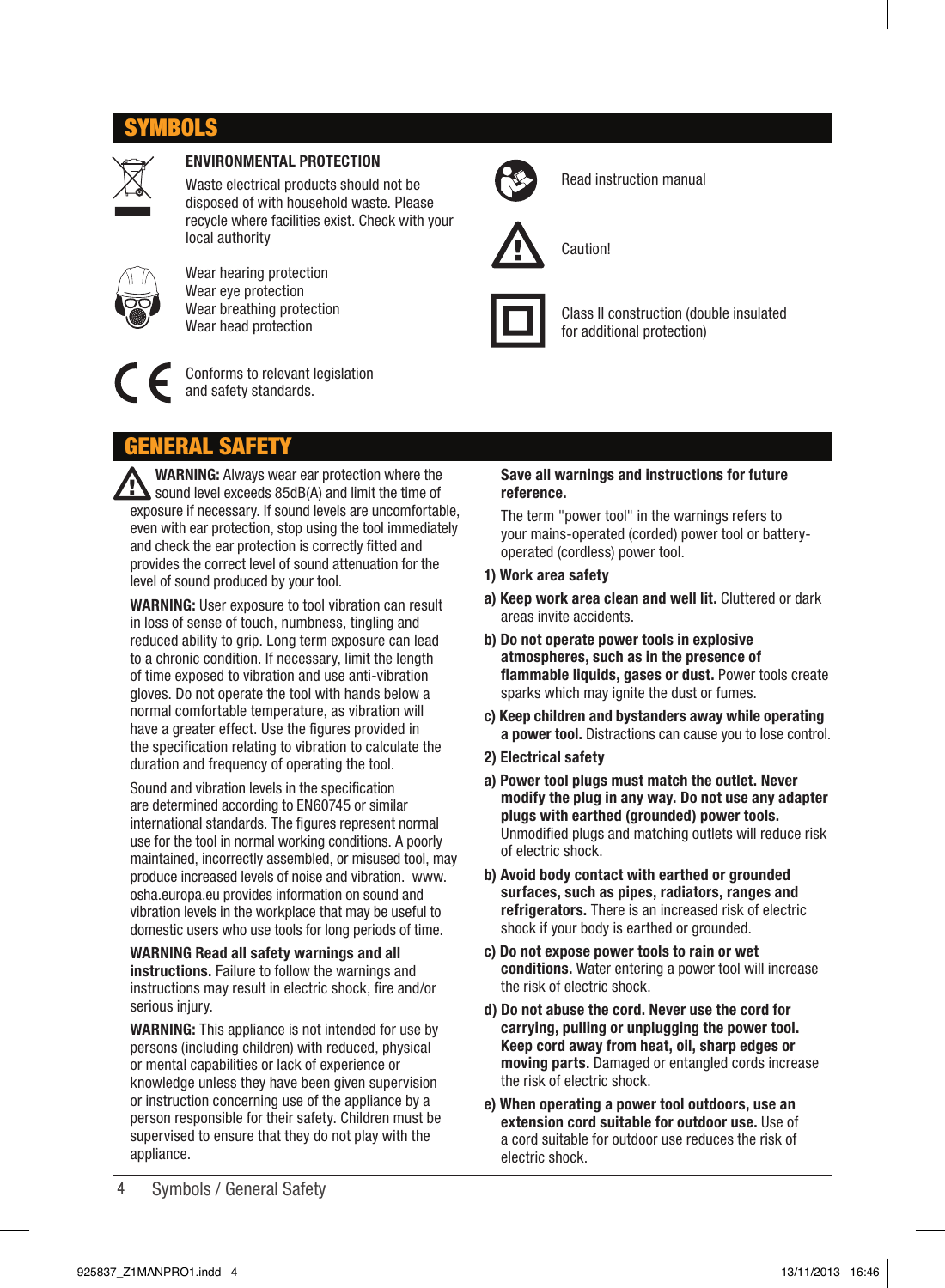f) If operating a power tool in a damp location is unavoidable, use a residual current device (RCD) protected supply. Use of an RCD reduces the risk of electric shock.

WARNING: When used in Australia or New Zealand, it is recommended that this tool is ALWAYS supplied via Residual Current Device (RCD) with a rated residual current of 30mA or less.

- 3) Personal safety
- a) Stay alert, watch what you are doing and use common sense when operating a power tool. Do not use a power tool while you are tired or under the influence of drugs, alcohol or medication. A moment of inattention while operating power tools may result in serious personal injury.
- b) Use personal protective equipment. Always wear eye protection. Protective equipment such as dust mask, non-skid safety shoes, hard hat, or hearing protection used for appropriate conditions will reduce personal injuries.
- c) Prevent unintentional starting. Ensure the switch is in the off-position before connecting to power source and/or battery pack, picking up or carrying the tool. Carrying power tools with your finger on the switch or energising power tools that have the switch on invites accidents.
- d) Remove any adjusting key or wrench before turning the power tool on. A wrench or a key left attached to a rotating part of the power tool may result in personal injury.
- e) Do not overreach. Keep proper footing and balance at all times. This enables better control of the power tool in unexpected situations.
- f) Dress properly. Do not wear loose clothing or jewellery. Keep your hair, clothing and gloves away from moving parts. Loose clothes, jewellery or long hair can be caught in moving parts.
- g) If devices are provided for the connection of dust extraction and collection facilities, ensure these are connected and properly used. Use of dust collection can reduce dust-related hazards.
- 4) Power tool use and care
- a) Do not force the power tool. Use the correct power tool for your application. The correct power tool will do the job better and safer at the rate for which it was designed.
- b) Do not use the power tool if the switch does not turn it on and off. Any power tool that cannot be controlled with the switch is dangerous and must be repaired.
- c) Disconnect the plug from the power source and/ or the battery pack from the power tool before making any adjustments, changing accessories, or storing power tools. Such preventive safety measures reduce the risk of starting the power tool accidentally.
- d) Store idle power tools out of the reach of children and do not allow persons unfamiliar with the power tool or these instructions to operate the power tool. Power tools are dangerous in the hands of untrained users.
- e) Maintain power tools. Check for misalignment or binding of moving parts, breakage of parts and any other condition that may affect the power tool's operation. If damaged, have the power tool repaired before use. Many accidents are caused by poorly maintained power tools.
- f) Keep cutting tools sharp and clean. Properly maintained cutting tools with sharp cutting edges are less likely to bind and are easier to control.
- g) Use the power tool, accessories and tool bits etc. in accordance with these instructions, taking into account the working conditions and the work to be performed. Use of the power tool for operations different from those intended could result in a hazardous situation.
- 5) Service
- a) Have your power tool serviced by a qualified repair person using only identical replacement parts. This will ensure that the safety of the power tool is maintained.

#### ADDITIONAL SAFETY FOR ROUTERS

WARNINGS. Before connecting a tool to a power source (mains switch power point receptacle, outlet, etc.) be sure that the voltage supply is the same as that specified on the nameplate of the tool. A power source with a voltage greater than that specified for the tool can result in serious injury to the user, and damage to the tool. If in doubt, do not plug in the tool. Using a power source with a voltage less than the nameplate rating is harmful to the motor.

- Use safety equipment including safety goggles or shield, ear protection, dust mask and protective clothing including safety glove
- Cloths, cord, string etc should never be left around the work area
- Ensure the mains supply voltage is the same as the tool rating plate voltage
- Ensure any cable extensions used with this tool are in a safe electrical condition, and have the correct ampere rating for the tool
- Completely unwind cable drum extensions to avoid potential overheating
- Always check walls, floors and ceilings to avoid hidden power cables and pipes
- Ensure that you have removed embedded objects such as nails and screws from the workpiece before commencing operation
- Handle router bits with care, they can be extremely sharp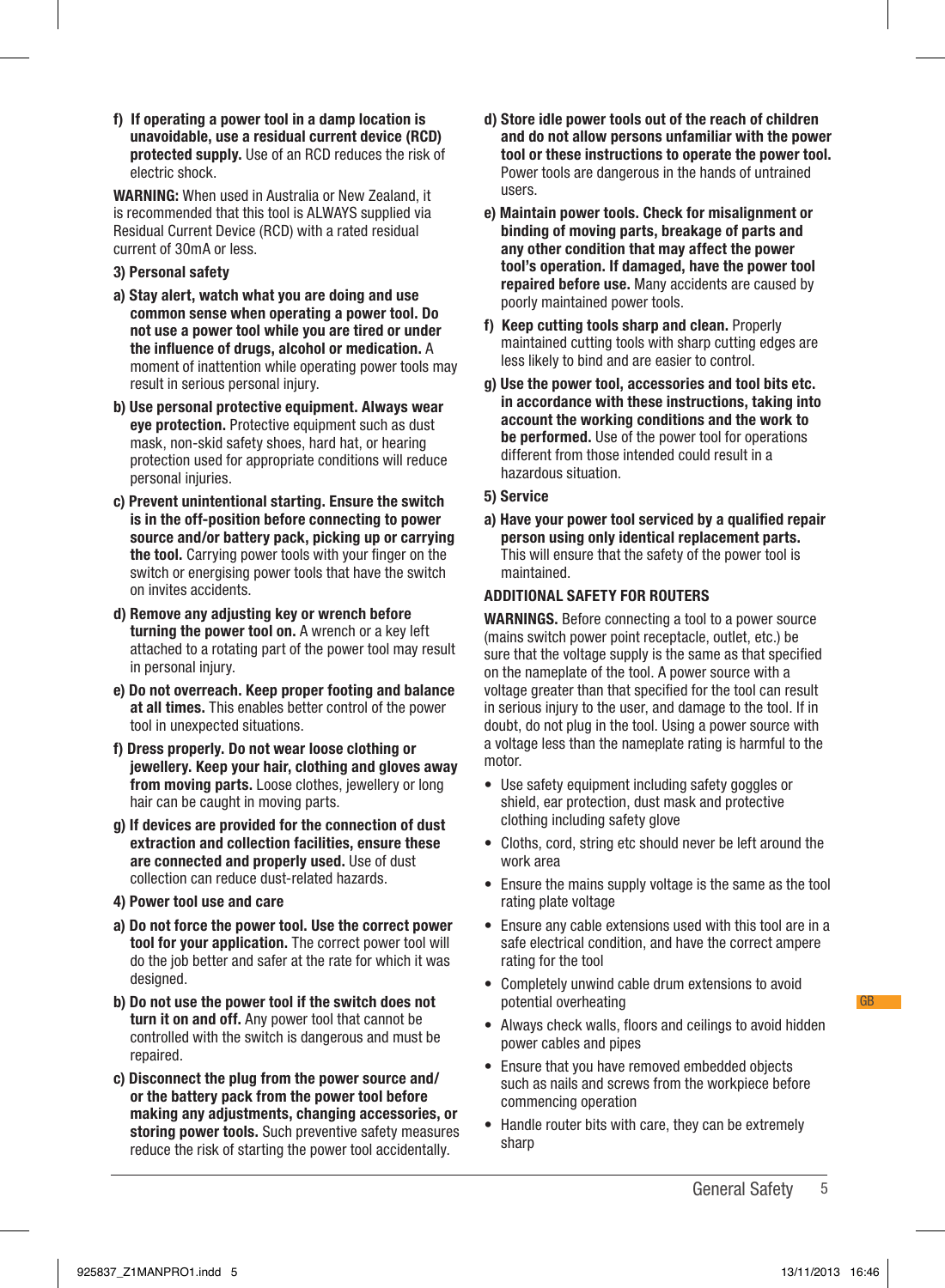- Before use, check the bit carefully for signs of damage or cracks. Replace damaged or cracked bits immediately
- Always use both handles and ensure that you have a firm grip on the router before proceeding with any work
- Before using the tool to make a cut, switch on and let it run for a while. Vibration could indicate an improperly installed bit
- Take notice of the direction of rotation of the bit and the direction of feed
- Keep hands away from the rotating bit
- Never start the router while the cutter is touching the workpiece
- Ensure the plunge spring is always fitted when using hand-held
- Ensure the cutter has completely stopped before plunging to the collet lock position
- Only use router cutters designed for woodwork, suitable for use between 8,000 and 20,000rpm
- Do not handle cutters immediately after use they become very hot
- Only use cutters with a shank diameter exactly matched to the collet(s) supplied with this router
- Extreme care must be taken when using cutters with a diameter greater than 2" (50mm). Use very slow feed rates and/or multiple shallow cuts to avoid overloading the motor
- Always switch off and wait until the bit has come to a complete standstill before removing the machine from the workpiece
- Disconnect from power before carrying out any adjustment, servicing or maintenance

# FUNCTIONS

#### POWER SWITCH

- When the router is connected to power, the Switch (3) will illuminate (in both 'on' and 'off' positions).
- The retracting switch cover prevents accidental starting of the router. It must be retracted before the router can be switched on. The cover will remain open until the router is switched off





#### ADJUSTING THE DEPTH OF CUT

There are two ways to adjust the cutting depth:

- Free Plunge, for conventional & fast depth adjustment
- Micro Adjuster, for precise depth setting throughout the full plunge range

#### Free Plunge

GB

- 1. Disengage the Plunge Lock Lever (7)
- 2. Using the handles, push the router down to the required plunge depth
- 3. Engage the plunge lock lever to lock the router at the required depth

#### Micro Adjuster

- 1. Disengage the Plunge Lock Lever (7)
- 2. Turn the Micro Winder (8) until the router bit is at



6 General Safety / Functions

the depth required. Turn clockwise to increase cut depth, anticlockwise to reduce cut depth

3. Engage the plunge lock lever when the router is at the required depth, particularly for heavy cuts



#### FITTING A COLLET AND ROUTER BIT

- 1. Ensure the power switch is OFF and the router disconnected from mains (the retracting shutter will lock closed)
- 2. Check the depth stop is fully retracted (see 'Depth Stop and Turret') and release the Plunge Lock Lever (7)
- 3. Turn the machine upside down
- 4. Plunge the router to its
- maximum depth and engage the plunge lock lever to lock the router in this position

NOTE: On first use, when you take the router out of the box, the router is in this position

5. Rotate the threaded spindle as necessary to engage the spindle lock

#### Fitting a collet

- 1. Place collet onto the spindle so that it engages the screw threads
- 2. Turn the collet clockwise by hand so that it is fully mounted onto the spindle

#### Fitting a router bit

1. Loosen the collet sufficiently to insert the router bit. If removing a router bit, use the Spanner (15) to loosen the collet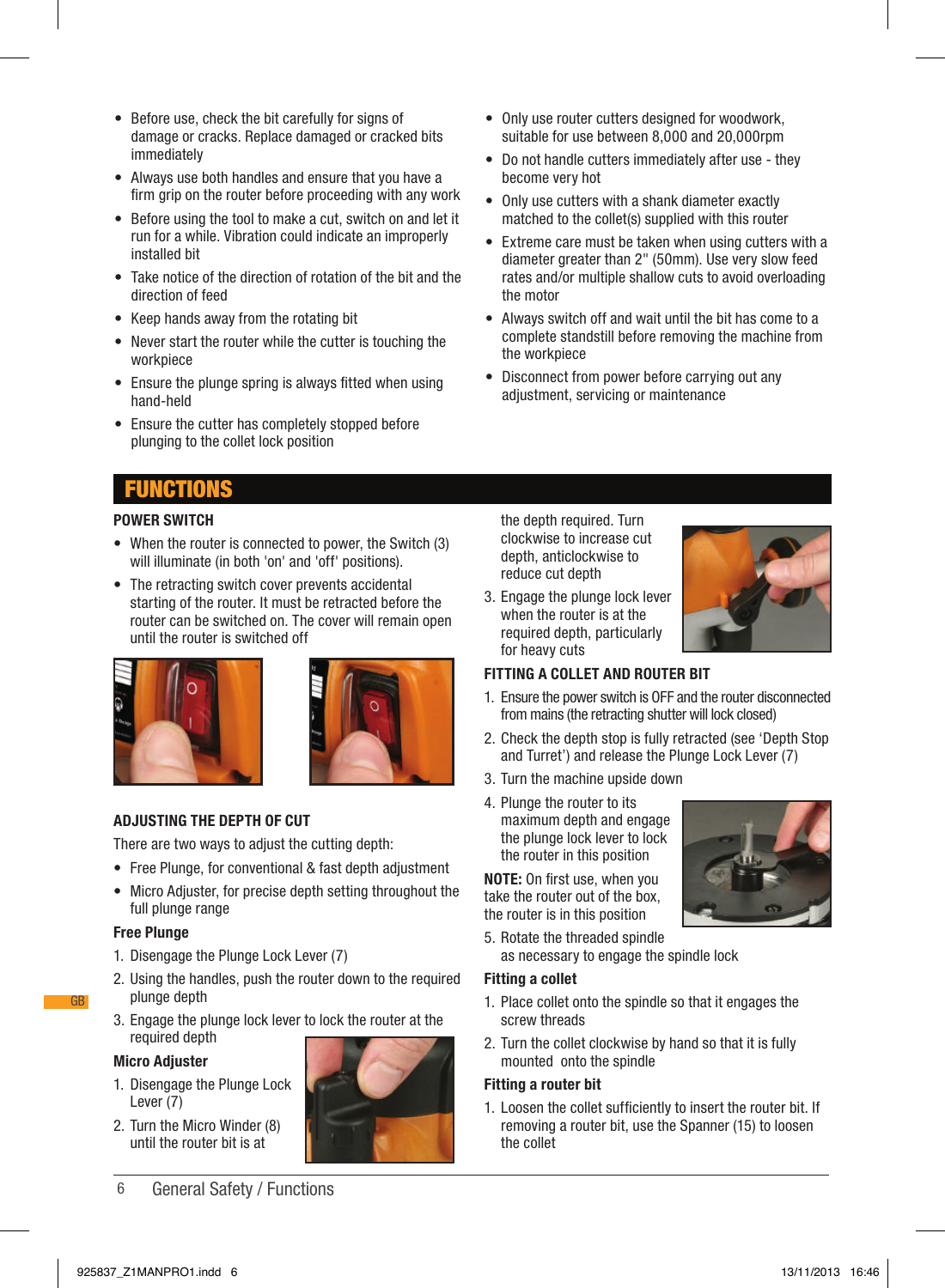- 2. Insert the router bit fully into the collet, then use the spanner to tighten the collet so that it holds the bit firmly
- 3. Hold the body of the machine securely and disengage the plunge lock lever. This will release the collet lock and the power lock out cover

### DUST EXTRACTION

#### Dust Port

- The Triton JOF Router is equipped with a Dust Extraction Port (6) for chip extraction above the cut. It accepts 38mm (1-½") O.D. hose, supplied with the Triton Dust Collector (DCA300)
- The hose screws into position via a left hand thread (anticlockwise)

#### DEPTH STOP & TURRET

• The Depth Stop (11) and Turret (9) enable accurate presetting of two different cut depths

#### Zeroing the router

- 1. Fit the router bit you require and place the router, right side up, on the work bench
- 2. Rotate the Turret (9) until the fixed post is beneath the depth stop
- 3. Loosen the Depth Stop Lock Knob (11) so that the depth stop is fully released
- 4. Release the Plunge Lock Lever (7), then plunge the router until the tip of the bit is in contact with the surface of the work bench
- 5. Now tighten the depth stop lock knob so that the depth stop is locked in its current position

#### Pre-setting the cut depths

- 1. The top of the fixed post now provides an accurate datum, and the depth of cut can be set by reference to the graduations printed on the side of the fixed post
- 2. To set a cut depth, rotate the thumbwheel on one of the Turret Stops (9) until the top of the thumbwheel aligns with the depth of cut required (as shown on the fixed post) For example, for a cutting depth of 3mm, rotate

the thumbwheel until the top is aligned with the 3mm mark on the fixed post.

3. To pre-set a second depth, repeat the procedure with the second thumbwheel

#### Plunging to pre-set depth

- Rotate the turret until the thumbwheel at the required depth is positioned beneath the depth stop
- Now, when you plunge the router, the depth stop will hit the thumbwheel and retain the router at the precise depth required

#### VARIABLE SPEED CONTROL

- Router speed settings are not critical generally the highest speed which does not result in burn marks on the workpiece should be used. Where stated, always follow the cutter manufacturer's maximum speed limitations
- Generally, higher speeds are used for timber and MDF, lower speeds for synthetic materials
- Operating at reduced speed increases the risk of damage to the router as a result of overload. At low speeds use very slow feed rates and/or multiple shallow cuts



• The Speed Controller (1) is marked 1 to 5, corresponding approximately with the speeds and cutter diameters below. Turn the dial to select the speed required

| <b>Setting</b> | <b>RPM</b> | <b>Cutter Diameter</b>        |  |
|----------------|------------|-------------------------------|--|
| 5              | 20,000     | Up to 25mm (1")               |  |
| Δ              | 18,000     | $25 - 50$ mm $(1" - 2")$      |  |
| 3              | 14,500     | $50 - 65$ mm $(2" - 2-1/2")$  |  |
| っ              | 11,000     | Over 65mm $(2 - \frac{1}{2})$ |  |
|                | 8,000      | Use only if burning           |  |

# HAND-HELD OPERATION

- Put on all safety equipment required to use this tool
- Ensure your workpiece is securely clamped to prevent any movement during operation
- Hold the router firmly using both hands to control the router and keep an even pressure and movement when cutting
- Never operate the router freehand without some form of guide. Guidance can be provided by a bearing guided cutter, the fence guide supplied, or a straight edge
- Always feed against the direction of cutter rotation. The cutter rotates clockwise (as indicated by the arrows on the base adjacent to the baseplate mounting knobs)



• Do not operate the router upside down unless securely mounted in a well guarded router table (for example, the Triton Router Table)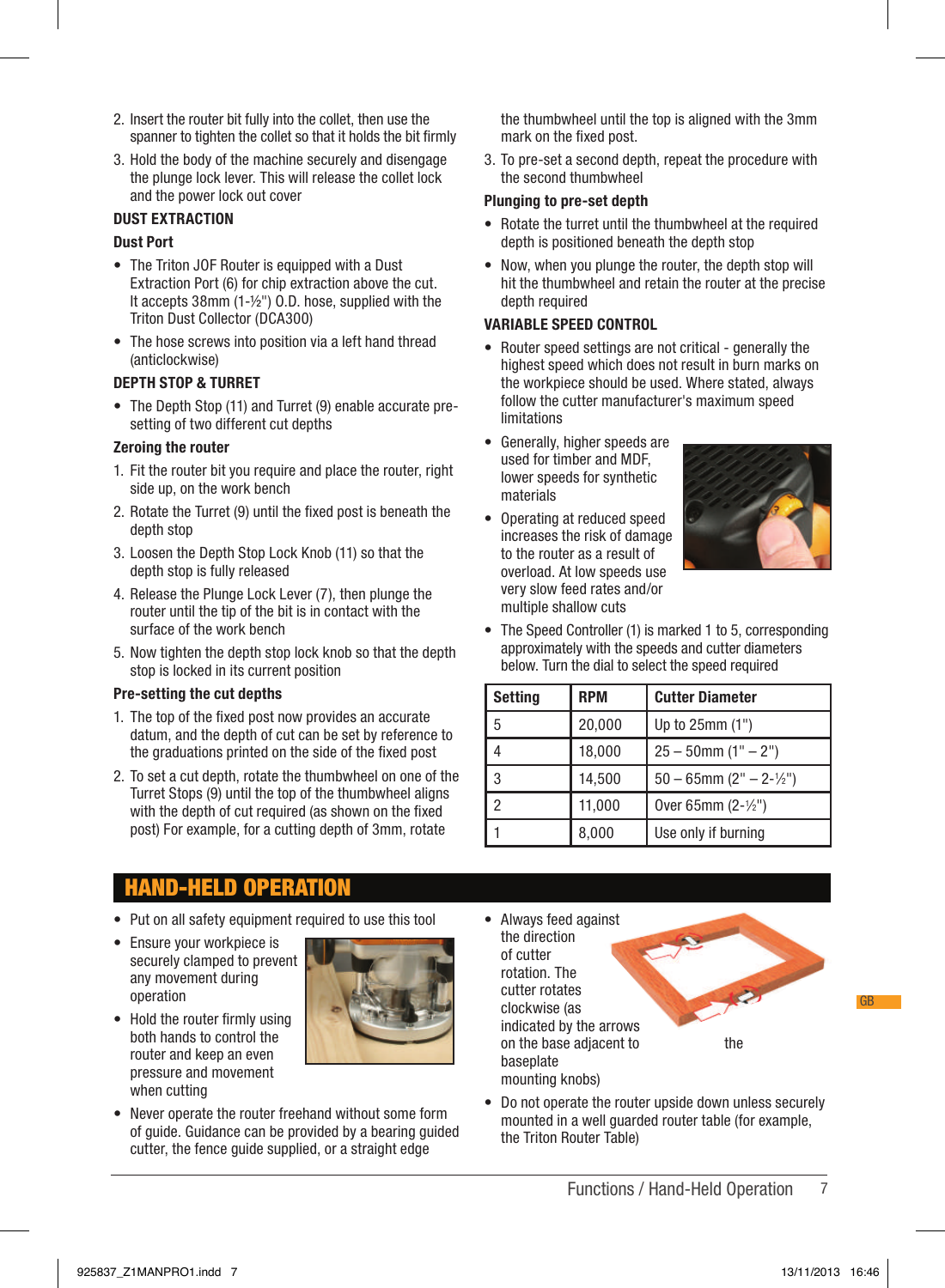### OPTIONAL TEMPLATE GUIDE KIT

• An optional template guide kit is available from your Triton retailer.

#### EXTENDED BASEPLATE AND FENCE

- The Extended Baseplate (16) provides greater stability when using bearing-guided cutters along an edge
- When using the router with the baseplate fitted, place one hand on the long end of the base, holding it down onto your work, and grip the router handle, furthest away, with your other hand.

#### To fit the extended baseplate

1. Loosen the Baseplate Mounting Knobs (13) sufficiently so that the bolts (on the mounting knobs) will be able to engage the keyhole slots in the baseplate



- 2. Turn the router upside down
- 3. Push each knob upwards in turn as you slide the baseplate onto the base of the router and engage the bolts in the keyhole slots on the baseplate
- 4. Slide the extended baseplate until the bolts locate against the ends of the keyhole slots. Tighten the baseplate mounting knobs firmly

#### To fit the fence

- 1. Loosen the side fence knobe
- 2. Slide the fence (14) onto the rails at each side of the baseplate



#### NOTES

GB

• When routing trenches some distance in from an edge, fit the fence to the long end of the base

## MOUNTED OPERATIO

- Fitting and operating this router on a router table should be done in accordance to the literature supplied with your router table
- This product was designed for efficient and convenient operation on most router tables, but is particularly suited to the Triton Router Table
- When performing edge work with a non-bearing guided cutter, fit the fence to the short end of the base
- If using a very large diameter cutter it may be necessary to fix wooden blocks to the fence faces, via the screw holes, to ensure the cutter does not come into contact with the fence

#### CIRCLE CUTTING

- 1. Fit the extended base (without fence) to the router
- 2. Remove the Pivot Mount (19) from the base and fix it to the centre of your work using a small nail or screw through one of the holes in the pivot mount. Leave the pivot mount bolt in position
- 3. Lower the router and base over the pivot mount and refit the washer and wing-nut
- 4. With the power switched OFF, rotate the router along the intended path to check the circle, and make any necessary adjustments.





- 5. Cut the circle in several passes, lowering the cut depth by say  $2mm$  ( $\frac{1}{3}$ ") each pass. Do not attempt to cut deeply in one pass
- 6. Through cuts: If cutting all the way through the material, fix a sacrificial board to the underside of your workpiece. Cut the circle oversize, then when the cut is all the way through, reduce the diameter and work back to the desired



size, using light, full depth passes

- Router adjustments are made extremely easy using the unique features described earlier in the manual. Refer to 'Fitting a collet and router bit' and 'Adjusting the depth of cut'
- The Table Height Winder (18) engages with the Table-Winder Connection Point (10) for quick and easy above-the-table height adjustment when the router is table-mounted

#### 8 Hand-Held Operation / Table-Mounted Operation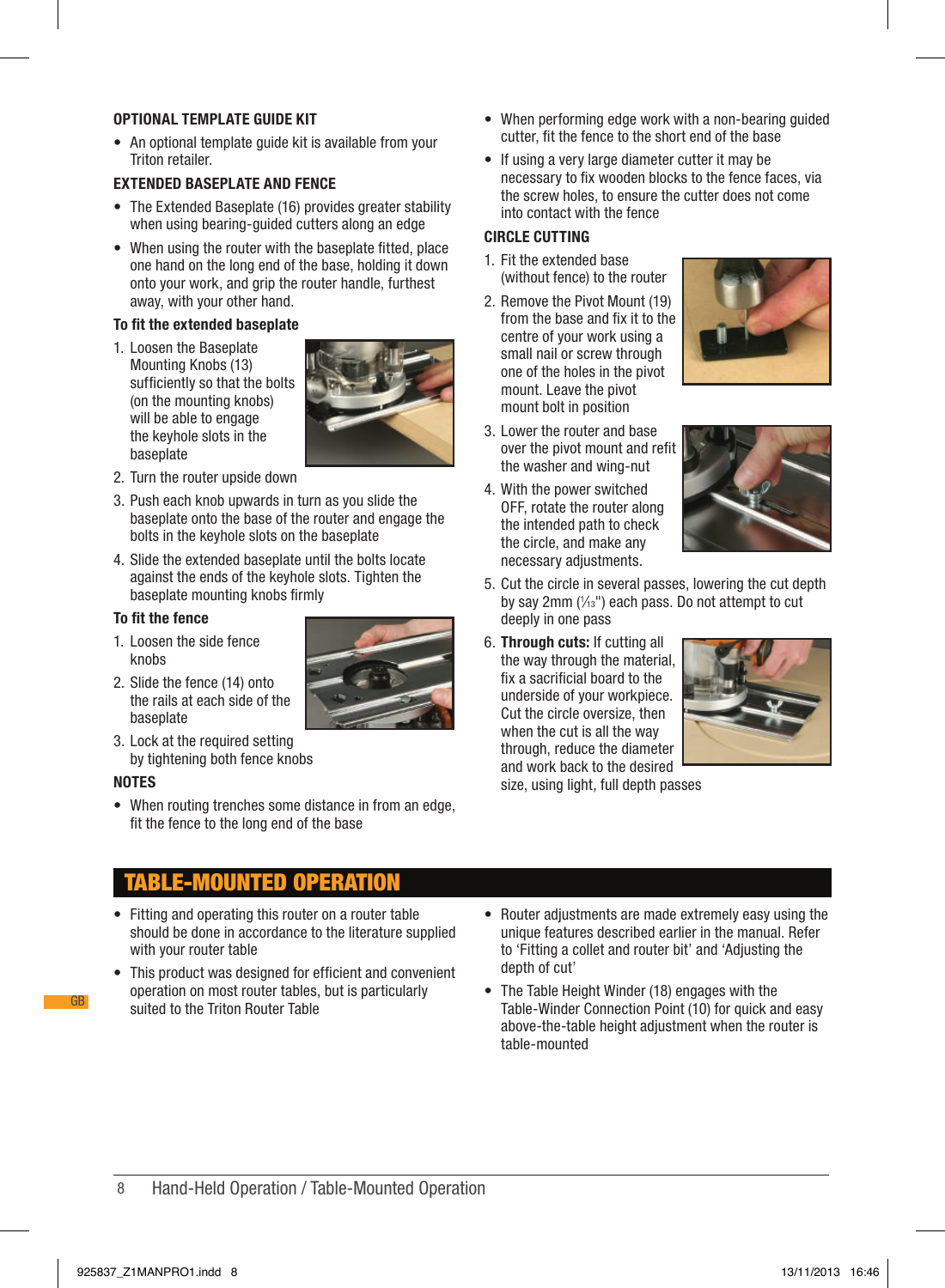# MAINTENANCE

WARNING: Always disconnect from the power supply before carrying out any maintenance/cleaning.

#### **Cleaning**

• Keep your tool clean at all times. Dirt and dust will cause internal parts to wear quickly, and shorten the machine's service life. Clean the body of your machine with a soft brush, or dry cloth. If available, use clean, dry, compressed air to blow through the ventilation holes

#### Brush replacement

The carbon brushes are a consumable item which should be inspected periodically and replaced when worn. Failure to do so may result in damage to the motor.

1. With the router disconnected from power, unscrew the Brush Caps (2) located on the front and rear of the motor.



- 2. Remove the brushes by pulling carefully on the protruding springs.
- 3. If either of the brushes is worn to less than 6mm long, they must both be replaced using genuine Triton replacement brushes - available from Authorised Triton Repair Centres.

#### Power cord replacement

If the supply cord needs replacing, the task must be carried out by the manufacturer, the manufacturer's agent, or an authorised service centre in order to avoid a safety hazard.

## **STORAGE**

• Store this tool carefully in a secure, dry place out of the reach of children

#### DISPOSAL

Always adhere to national regulations when disposing of power tools that are no longer functional and are not viable for repair.

- Do not dispose of power tools, or other waste electrical and electronic equipment (WEEE), with household waste
- Contact your local waste disposal authority for information on the correct way to dispose of power tools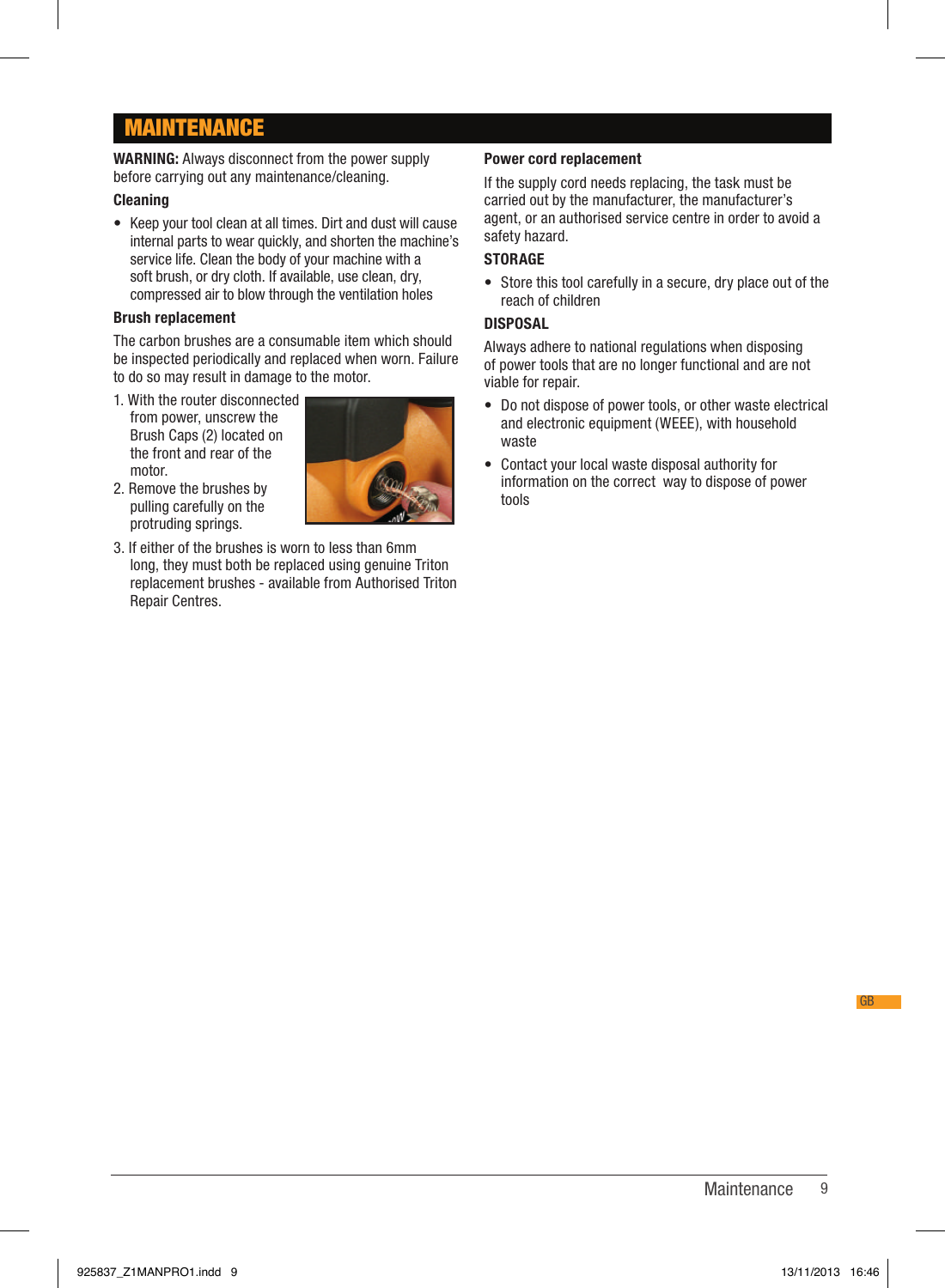# TROUBLESHOOTING

The following chart contains information designed to assist in diagnosing and resolving router problems.

| <b>SYMPTOM</b>                                | <b>POSSIBLE CAUSE</b>                                        | <b>REMEDY</b>                                                                                                                                                |  |
|-----------------------------------------------|--------------------------------------------------------------|--------------------------------------------------------------------------------------------------------------------------------------------------------------|--|
|                                               | No supply of power                                           | Check power is available at source                                                                                                                           |  |
| Router will not operate                       | Brushes worn or sticking                                     | Disconnect power, open brush caps and ensure brushes<br>move freely in the holders. Check whether the brushes require<br>replacing - see 'Brush Replacement' |  |
|                                               | Switch is faulty                                             | Go to www.tritontools.com for your                                                                                                                           |  |
|                                               | Motor components faulty or short circuited                   | nearest Triton Approved Service Agent                                                                                                                        |  |
| Router runs slowly                            | Blunt or damaged cutter                                      | Re-sharpen or replace cutter                                                                                                                                 |  |
|                                               | Variable speed set low                                       | Increase variable speed setting                                                                                                                              |  |
|                                               | Motor is overloaded                                          | Reduce pushing force on router                                                                                                                               |  |
| Makes an unusual sound                        | Mechanical obstruction                                       | Go to www.tritontools.com for your<br>nearest Triton Approved Service Agent                                                                                  |  |
|                                               | Armature has shorted sections                                |                                                                                                                                                              |  |
| <b>Excessive Vibration</b>                    | Bent cutter shank                                            | Replace cutter                                                                                                                                               |  |
| Heavy sparking occurs<br>inside motor housing | Brushes not moving freely                                    | Disconnect power, remove brushes, clean or replace                                                                                                           |  |
|                                               | Armature short circuited or open circuited                   | Go to www.tritontools.com for your<br>nearest Triton Approved Service Agent                                                                                  |  |
|                                               | Commutator dirty                                             |                                                                                                                                                              |  |
| Shutter on power<br>switch not releasing      | Router is plunged to full depth - in collet lock<br>position | Reduce plunge depth                                                                                                                                          |  |
| Can't plunge to<br>collet lock position       | Power switch "On"                                            | Switch power 'Off'                                                                                                                                           |  |